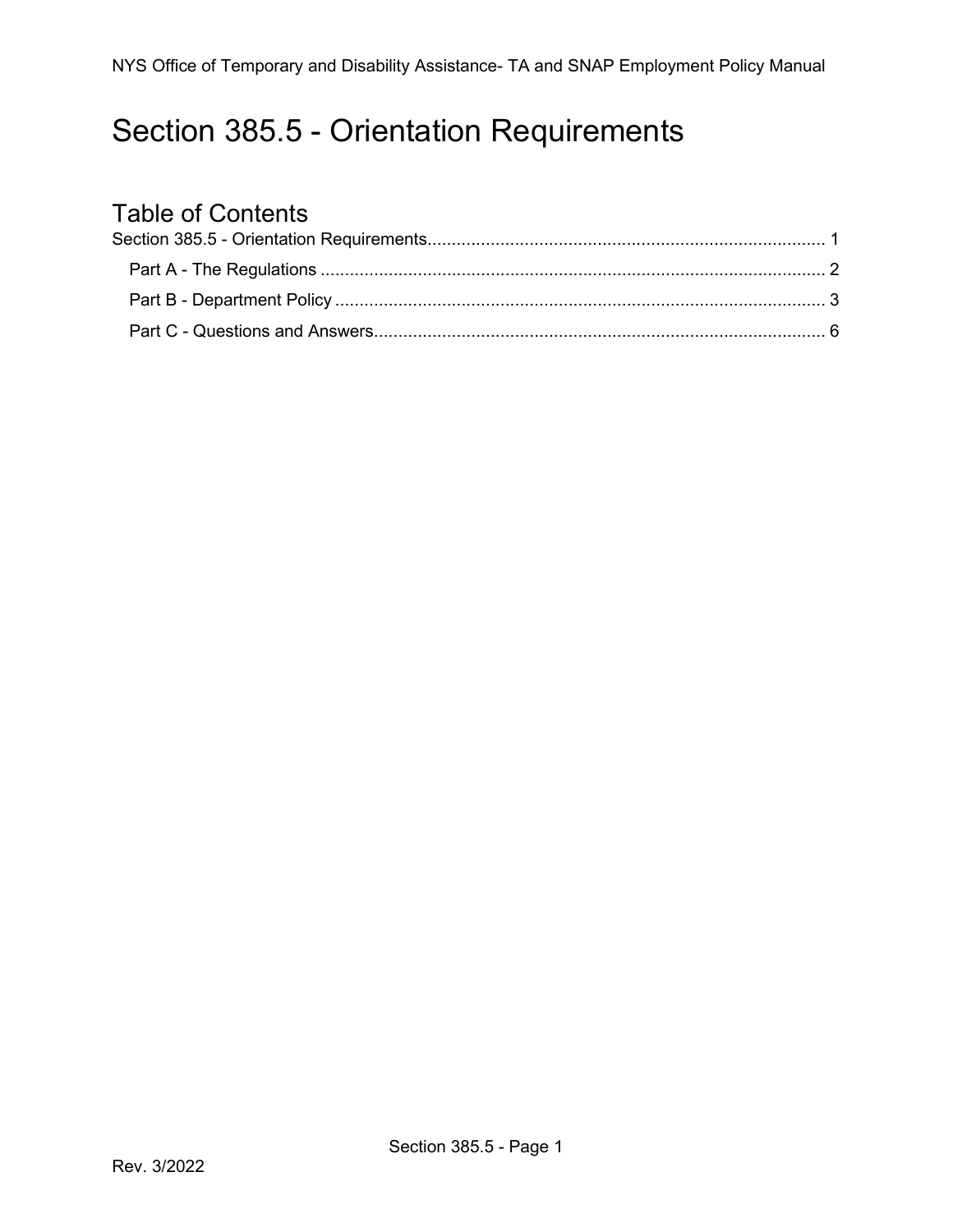#### Part A - The Regulations

(a) The social services official shall, at the time of application or redetermination for public assistance and food stamps, inform applicants and recipients of activities and supportive services provided under this Part for which they are eligible, including:

- 1) education, employment and training opportunities, including those which are available at no cost to the individual, which are available under the local plan prepared in accordance with the provisions of section 385.10 of this Part;
- 2) responsibilities associated with the repayment of student financial aid;
- 3) supportive services available through the social services district, and the obligation of the social services district to provide such services pursuant to section 385.4 of this Part;
- 4) work activities available through the social services district and the social services districts' obligation, if any, regarding those activities;
- 5) child care available in accordance with the provisions of Part 415 of this Title, for individuals whose public assistance has terminated;
- 6) in accordance with the provisions of Part 415 of this Title and of this Part:
	- i) the types and settings of child care services which may be reasonably accessible to individuals assigned to work activities and how such services shall be provided and financed;
	- ii) the assistance available upon request to help individuals assigned to work activities select appropriate child care services; and
	- iii) the assistance available upon request to help individuals assigned to work activities obtain child care services.
- (b) The social services official shall inform applicants and recipients of public assistance of their responsibility in establishing paternity and enforcing child support obligations.
- (c) Within one month of orientation, the social services official shall notify the applicant or recipient in writing of the opportunity to participate in the social services district's work activities.
	- 1) Such notification shall provide a clear description of how an individual may enter and participate in work activities.
	- 2) Nothing herein shall preclude the social services official from incorporating such notification into the district's orientation.

d) The social services official may inform applicants and recipients of public assistance of their obligations under law and regulations, any applicable time limits on public assistance, and any other information deemed pertinent by such official.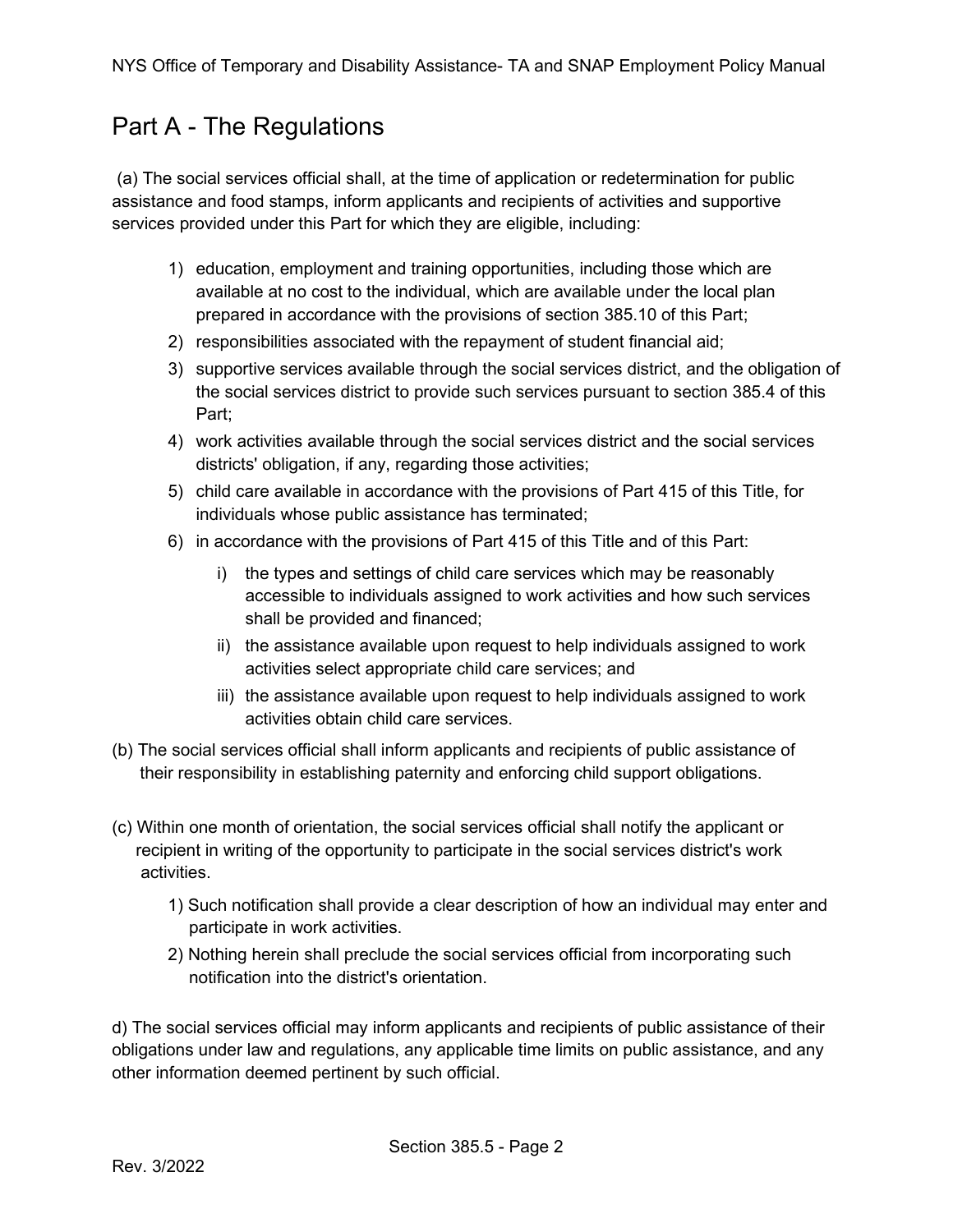#### <span id="page-2-0"></span>Part B - Department Policy

All applicants and recipients of Temporary Assistance (TA) are entitled to receive information on work requirements. At application and recertification clients must be given an explanation of their rights and responsibilities as well as the benefits and obligations of participation in work activities. Districts may include additional elements in their orientation. The district orientation process is described in Section 2 of the district's biennial TA and SNAP Employment Plan. Providing orientation is the responsibility of the district, as required in state regulations. There is no requirement for applicants or recipients to attend the orientation.

Each district is required to conduct orientation at the time of application for, or redetermination of, TA eligibility, using oral or written means. Within state guidelines, districts may conduct orientation by employing a variety of delivery methods. At a minimum, districts must provide individuals with the Client Information Books (LDSS 4148A, B and C).

Orientation information should be presented in a standardized manner to ensure that the same information is provided to every client. Written materials may be presented or handed out in group or individual settings or provided by mail or in application packets. Orientation may also occur via telephone or through a virtual format in the event the client(s) cannot be present in the district office. Orientation may also be provided individually as part of the eligibility interview, or an appointment with employment unit staff.

Whether orientation is provided individually or in a group setting, the district's orientation must inform applicants and recipients of the employment activities and supportive services for which they are eligible, including:

- Education, employment and training opportunities, including those which are available at no cost to the individual;
- Responsibilities associated with the repayment of student financial aid;
- Supportive services available and the district's responsibility to provide them;
- Availability of transitional child care;
- The assistance which is available upon request to help individuals assigned to work activities to get child care, and
- Responsibilities in establishing paternity and enforcing child support obligations.

Additionally, TA applicants must be informed at, or within one month of orientation of the following:

• How the individual may participate in work activities;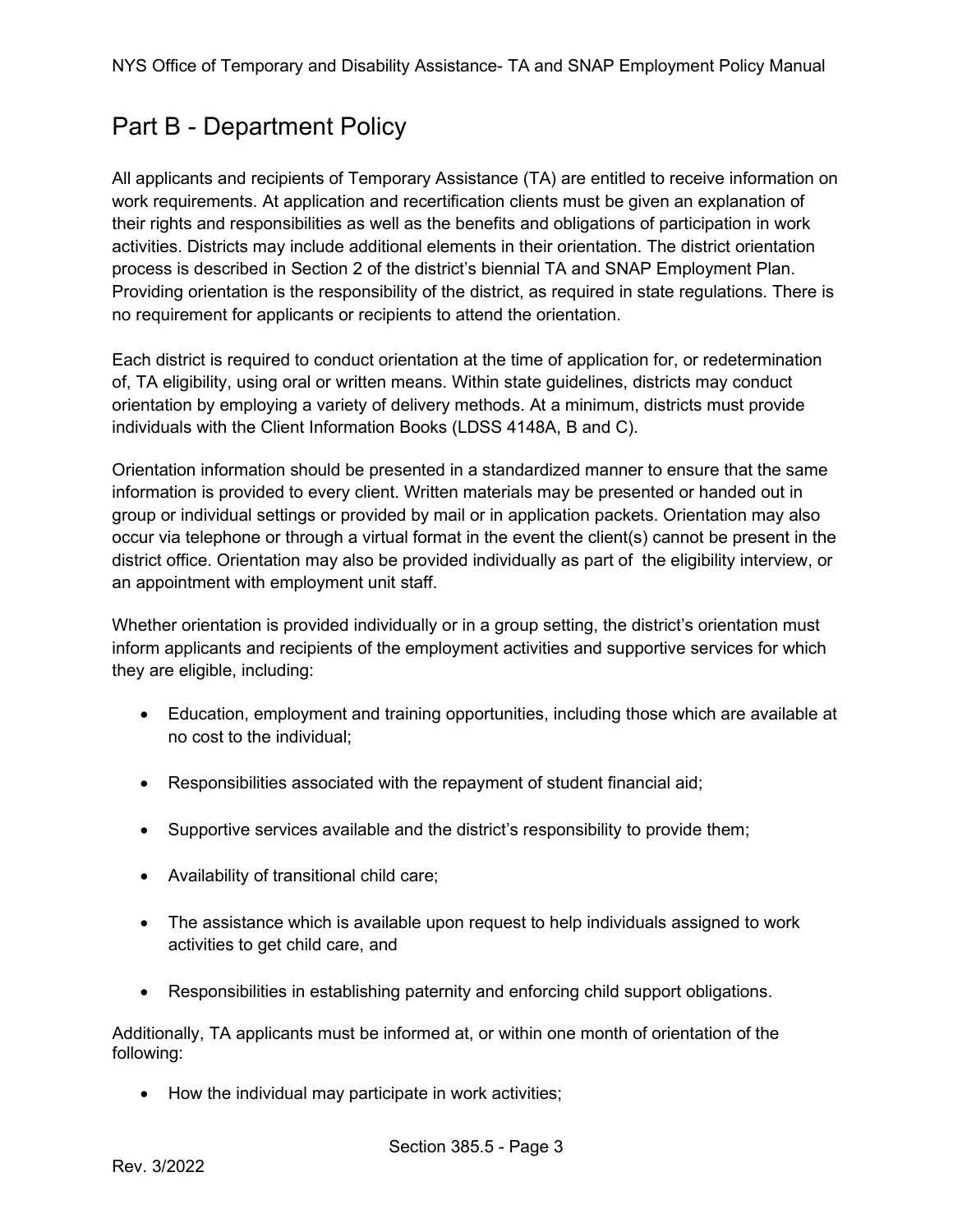- Time limits for receipt of TA;
- Requirements of teen parents to attend school, and
- The requirement to engage in work.

In addition to the required elements of orientation, districts may include additional elements in their orientation.

Districts may choose to include information in the orientation that will provide clients who lack the resources to get a job with assistance and supports that may take the form of the following:

- Assistance with work-appropriate clothing, uniforms, or necessary tools;
- Assistance with making transportation plans;
- Practice and pointers for completing job applications;
- Practice and pointers for job interviewing;
- Leads to the job market.

As clients are oriented to work activities, it is equally important that they understand the importance of keeping a job and are given adequate information about the supports available. Job loss is very common among low-income workers, especially within the first four to six months of starting a new job. Many clients initially get jobs that lack benefits, such as sick days and health insurance. As clients are encouraged to enter the workforce, it is necessary to ensure their knowledge of, and access to, the following:

- Childcare subsidies
- Income disregards
- Transitional SNAP
- Transitional medical assistance and other healthcare programs
- Other transitional services offered by the district
- HEAP
- Earned Income Tax Credits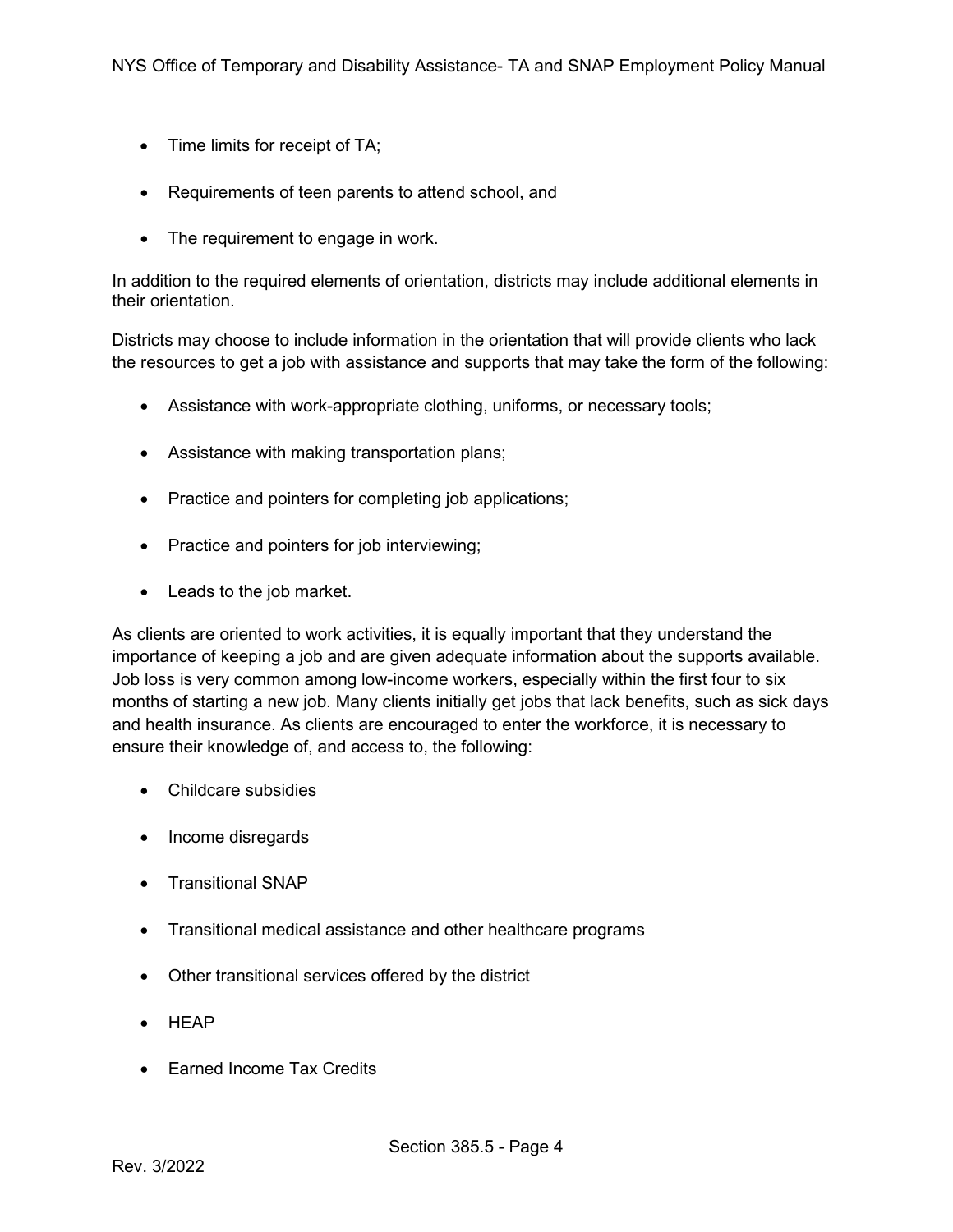NYS Office of Temporary and Disability Assistance- TA and SNAP Employment Policy Manual

- WIC
- www.myBenefits.ny.gov
- [www.otda.ny.gov/workingfamilies](http://www.otda.ny.gov/workingfamilies)